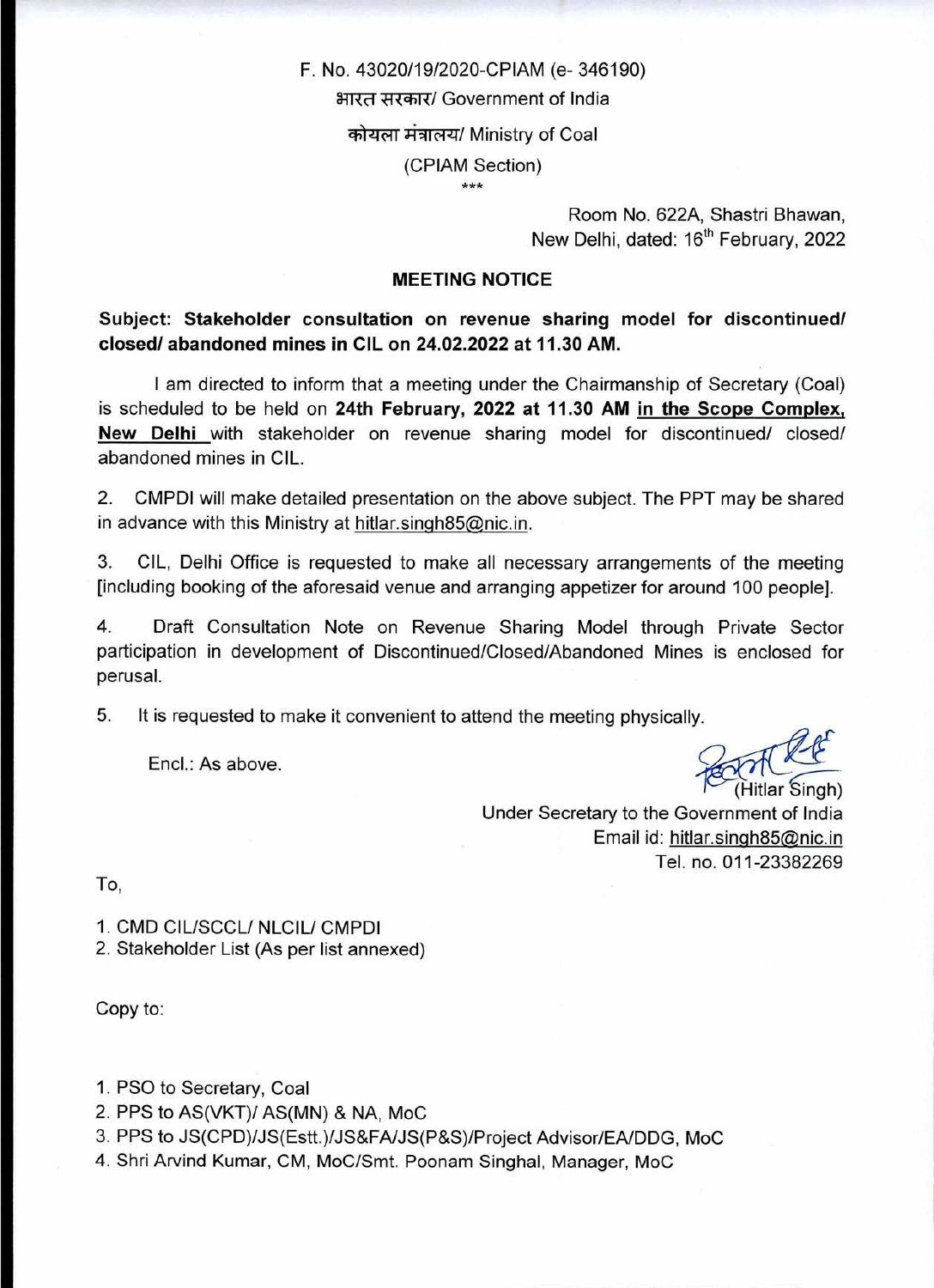## **Distribution list:**

i. List of Allocatee of Coal Block/Mine-

| Company                                                        | <b>Nodal Officer</b>                   | <b>Contact Number</b>     | Email.id                                                                              |
|----------------------------------------------------------------|----------------------------------------|---------------------------|---------------------------------------------------------------------------------------|
| The Singareni Collieries<br>Co Ltd                             | Neeraj Ojha                            | 8125311404/9491145<br>141 | cgm_bd@scclmines.com/c<br>ppsccl@rediffmail.com/ro<br>sccl@rediffmail.com             |
| Odisha Coal & Power Li<br>mited                                | Saroj Kumar Kar/<br>Dr. Kshirod Brahma | 8118052478                | saroj.kar@ocpl.org.in/<br>kshirod.brahma@ocpl.org.i<br>n/mines @ocol.org.in;          |
| NTPC Ltd                                                       | Partha Majumdar                        | 9650996364                | partham@ntpc.co.in                                                                    |
| <b>NALCO</b>                                                   | K K Panda                              |                           | dmanjit@nalcoindia.co.in/<br>9437590053/9437021 kalikinkar.panda@nalcoind<br>ia.co.in |
| <b>NLC</b> India Limited                                       | <b>Suresh Chandra Sum</b><br>an, GM    | 9753456276                | cmd@nlcindia.in/ gmtalab<br>ira.nlc@gmail.com                                         |
| Karnataka Power Corpor<br>ation Limited                        | Shri S. Sharma                         | 9560798049                | semineskpcl@gmail.com                                                                 |
| Vedanta Limited                                                | Himanshu Singh                         | 9899473550                | Himanshu.singh2@vedanta<br>.co.in                                                     |
| <b>EMIL</b>                                                    | Satya Prakash                          | 9810291643                | Satya.prakash-c@adityabir<br>la.com                                                   |
| Rajasthan Rajya Vidyut<br>Utpadan Nigam Ltd                    | Devendra shiringi                      | 9413385663                | fuel.rvun@gmail.com                                                                   |
| <b>Chhattisgarh State Power</b><br>Generation Co Ltd           | B.S.Acharya                            | 9691346929                | cspgel.coal@gmail.com                                                                 |
| <b>Gujarat State Electricity</b><br><b>Corporation Limited</b> | D.N. Gheewala                          | 9925213029                | eefuel3.gsecl@gebmail.co<br>m cefuel.gsecl@gebmail.c<br><b>om</b>                     |
| Maharashtra State Power<br>Generation Co Ltd                   | S.N. Chowdhary                         | 9819295298                | cefmc@mahagenco.in<br>m<br>$d$ @mahagenco.in                                          |
| Andhra Pradesh Mineral<br>Development Corporatio<br>n          | Mr. Laxman Rao                         | 8008558567                | apmdcltd@yahoo.com                                                                    |
| <b>Bharat Aluminium Comp</b><br>any Limited                    | Himanshu Singh                         | 9899473550                | Himanshu.singh2@vedanta<br><u>.co</u> .in                                             |
| Hindalco Industried Li<br>mited                                | Shouvik Majumdar                       | 9702292671                | shouvik.majumder@aditya<br>birla.com                                                  |
| Ambuja Cement Limited                                          | C.K. Bansal                            | 9810617212                | c.bansal@ambujacement.c<br>om                                                         |
| <b>Jindal Power Limited</b>                                    | Shri Kapil Dhagat                      | 8826328866                | kapil.dhagat@jindalsteel.c<br>om                                                      |
| Sarda Energy & Mineral<br>Limited                              | Shri P S Dutta Gupta                   | +91 9752090024            | pduttagupta@seml.co.in                                                                |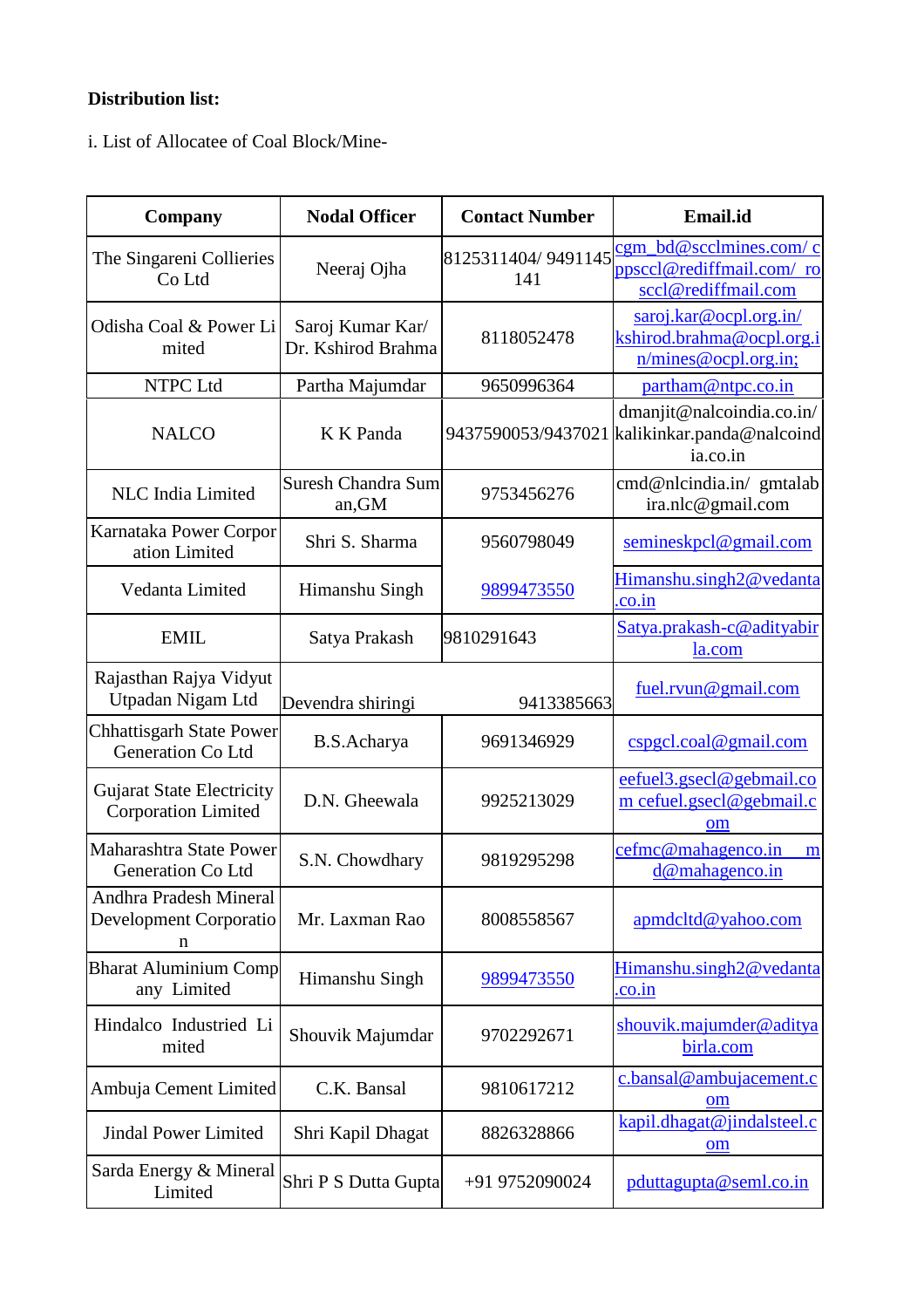| Prakash Industries Ltd                                    | <b>Ashok Kumar Chatu</b><br>rvedi | 9811459718                  | akc@prakash.com                                                                        |
|-----------------------------------------------------------|-----------------------------------|-----------------------------|----------------------------------------------------------------------------------------|
| <b>CG Natural Resources P</b><br>vt Ltd                   | Yatin Harshendu Ac<br>harya       | 9989600236                  | Yogesh.Chaturvedi@adani.<br>com                                                        |
| West Bengal Power Dev<br>elopment Corporation Li<br>mited | D. Gangopadhyaya                  | 9434795336                  | d.gangopadhyay@wbpdcl.<br>$\frac{\text{co.in}{\text{wbpdclmine}}}{2015@g}$<br>mail.com |
| Damodar Valley Corpora SUDHIR MUKHER<br>tion              | <b>JEE</b>                        | 9433031736                  | sudhir.mukherjee@dvc.go<br>v.in                                                        |
| <b>CESC</b> Limited                                       | Shri Debpriyo Sen                 | 9330160805                  | debapriyo.sen@rp-sg.in su<br>brata.talukdar@rpsg.in                                    |
| The Durgapur Project Li<br>mited                          | Shri Sudarshon Ghan<br>ti.        | 9434712936                  | sudarshonghanti@rediffma<br>il.com                                                     |
| <b>OCL IRON AND STEE</b><br>L LTD                         | B.P. Misra                        | 9689556666                  | bp.misra@bsilindia.com                                                                 |
| Powerplus Traders Privat Shri Uday Chand Ku<br>e Limited  | niwar                             | 7044475258                  | powerplustrade@gmail.co<br>m                                                           |
| <b>PVUNL</b>                                              | Faiz Taiyab                       | 9431215308 / 775990<br>3977 | faiztaiyab@ntpc.co.in                                                                  |
| Adani Power (Mudra) Li<br>mited                           | Sanjay Kumar                      | 9099900820                  | Sanjay.kumar@adani.com                                                                 |
| <b>ARAANYA MINES PRI</b><br><b>VATE LIMITED</b>           | Dr. Arvind Kumar                  | 7389745666                  | ampl.random@gmail.com                                                                  |
| Trimula Industries Limit Anand Mohan Prasa<br>ed          | d                                 | 9371033111                  | anand.prasad@trimula.com<br>/ayush.goel@gulfpetroche<br>m.com                          |
| <b>JSW Steel Limited</b>                                  | Dhananjay Kumar Si<br>nha         | 7766913790                  | dhanunjay.sinha@jsw.in                                                                 |
| <b>NMDC</b> Limited                                       | Swaminathan S                     | 9652938385                  | nmdccoal@nmdc.co.in;                                                                   |
| <b>PSPGCL</b>                                             | J S Bhatia                        | 9646107111                  | sefuel.pspcl@gmail.com                                                                 |
| Tenughat Vidut Bigam L<br>imited                          | Rajesh Ranjan                     | 9835346525                  | ranjantvnl@gmail.com                                                                   |
| UP Rajya Vidyut Utpada<br>n Nigam Ltd                     | HP Singh                          | 9415900841                  | se.ncb@uprvunl.org                                                                     |
| <b>JSMDCL</b>                                             | Pravir Kumar                      | 7979967096                  | contact@jsmdc.in                                                                       |
| <b>Adani Enterpries Limited</b>                           | Alok Jain                         | 8929247205                  | Alok.Jain2@adani.com                                                                   |
| Fairmine Carbons Pvt. Lt<br>d                             | Rajeev Singh                      | 9771497300                  | fairminecarbons@gmail.co<br>m                                                          |
| Aurobindo realty and infr<br>astructure private limited   | Sanjay Vinod Mishra               | 9999660022                  | Satyanarayan.M@AuInf.C<br>om                                                           |
| South West Pinnacle Exp<br>loration Limited               | Manish Upadhyaya                  | 8800496650                  | manish.upadhyay@southw<br>estpinnacle.com                                              |
| Shreesatya Mines private<br>Limited                       | Mrigank Shekhar                   | 8826856968                  | mines@shreesatyagroup.co<br>$\underline{\mathbf{m}}$                                   |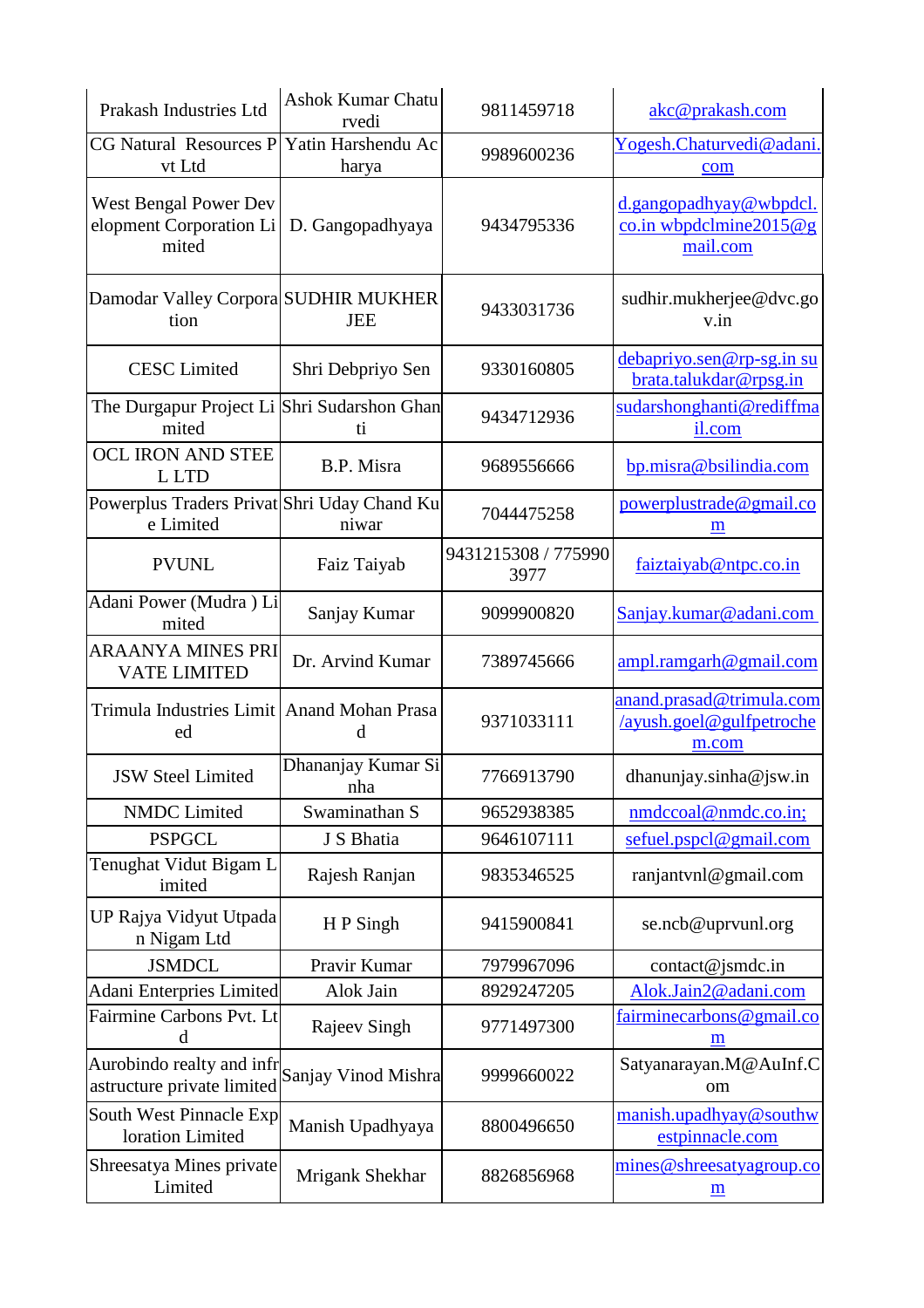|                                                                       | Pawan kumar                                                   | 9818474584                  | skgupta@sunflagsteel.com/                                          |
|-----------------------------------------------------------------------|---------------------------------------------------------------|-----------------------------|--------------------------------------------------------------------|
| Sunflag Iron & steel Ltd                                              | S K Gupta                                                     | 9822224853                  | naveen@sunflagsteel.com                                            |
| <b>B</b> S Ispat Ltd                                                  | <b>BP</b> Mishra                                              | 9689556666                  | bp.misra@bsilindia.com                                             |
| Topworth Urja & Metals<br>Ltd                                         | Sanjay Dak<br><b>Anand Azami</b>                              | 9552556615<br>9423398144    | anand.azami@topworthgro<br>up.com/sanjay.dak@topw<br>orthgroup.com |
| Indrajit Power Private Lt<br>d                                        | Sandeep Naik                                                  | 7767019573                  | sandeep.naik@uttamgalva.<br>com/omahuja@uttamgalva<br>.com         |
| Yazdani International Pri<br>vate Limited                             | <b>MERAJ YUSHA</b>                                            | 9937091303                  | anjan@yazdaniinternationa<br><u>l.com</u>                          |
| <b>Adani Power Maharashtr</b><br>a Limited                            | Sanjay Kumar                                                  | 9099900820                  | sanjay.kumar@adani.com                                             |
| Telengana state GENCO                                                 | Azeez Pasha                                                   | 9493122131<br>7901092961    | tdcm.dpl@gmail.com                                                 |
| THDC India limited                                                    | Sanjay Singhal                                                | 9411103560                  | sanjay.singhal@thdc.co.in                                          |
| Jaiprakash Power Ventur<br>es Limited                                 | M.N. Jha                                                      | 9871995043                  | mn.jha@jalindia.co.in                                              |
| <b>UltraTech Cement Limit</b><br>ed                                   | Syed Khadri                                                   | 7089906653                  | syed.khadry@adityabirla.c<br>om                                    |
| <b>RCCPL Private Limited</b>                                          | Sandeep Jain                                                  | 7004806442/9871106<br>642   | sandeep.jain@birlacorp.co<br>m somdutt.bhardwaj@birla<br>corp.com  |
| <b>Birla Corporation Limite</b><br>d                                  | Sandeep Jain                                                  | 7004806442/9871106<br>642   | sandeep.jain@birlacorp.co<br>m/somdutt.bhardwaj@birla<br>corp.com  |
| Stratatech Mineral Resou SANJAY SHANKA<br>rces Private Limited        | <b>RLAL MISHRA</b>                                            | 9989600236                  | pukhraj.sethiya@adani.co<br>m                                      |
| <b>JMS Mining Private Lim KALYAN KUMAR</b><br>ited                    | <b>HAJRA</b>                                                  | 9830117373                  | kalyan.hajra@jmsmining.c<br>om                                     |
| <b>Boulder Stone Mart Priv</b><br>ate Limited                         | <b>JITENDRA SHAR</b><br>MA Raghu Sharma (<br>General Manager) | 9602259965 / 931522<br>1342 | stonemartboulder@gmail.c<br>om                                     |
| Chowgule And Company<br>Private Limited                               | <b>SHIVNATH JHA</b>                                           | 9664000677                  | shivnath.jha@chowgule.co<br>.1n                                    |
| West Bengal Mineral De<br>velopment & Trading Co<br>rporation Limited | Shri Gaurav Poddar                                            | 9830179965                  | $wbmdctd$ @gmail.com                                               |
| Odisha Mining corporati Kailash Sarangi<br>on Ltd                     | (Dy. GM)                                                      | 9437425348                  | sarangikailash@gmail.com                                           |
| <b>Tata Steel Long Products</b><br>Limited                            | Naveen Shrivastava                                            | 6287090160                  | naveen@tatasteellp.com                                             |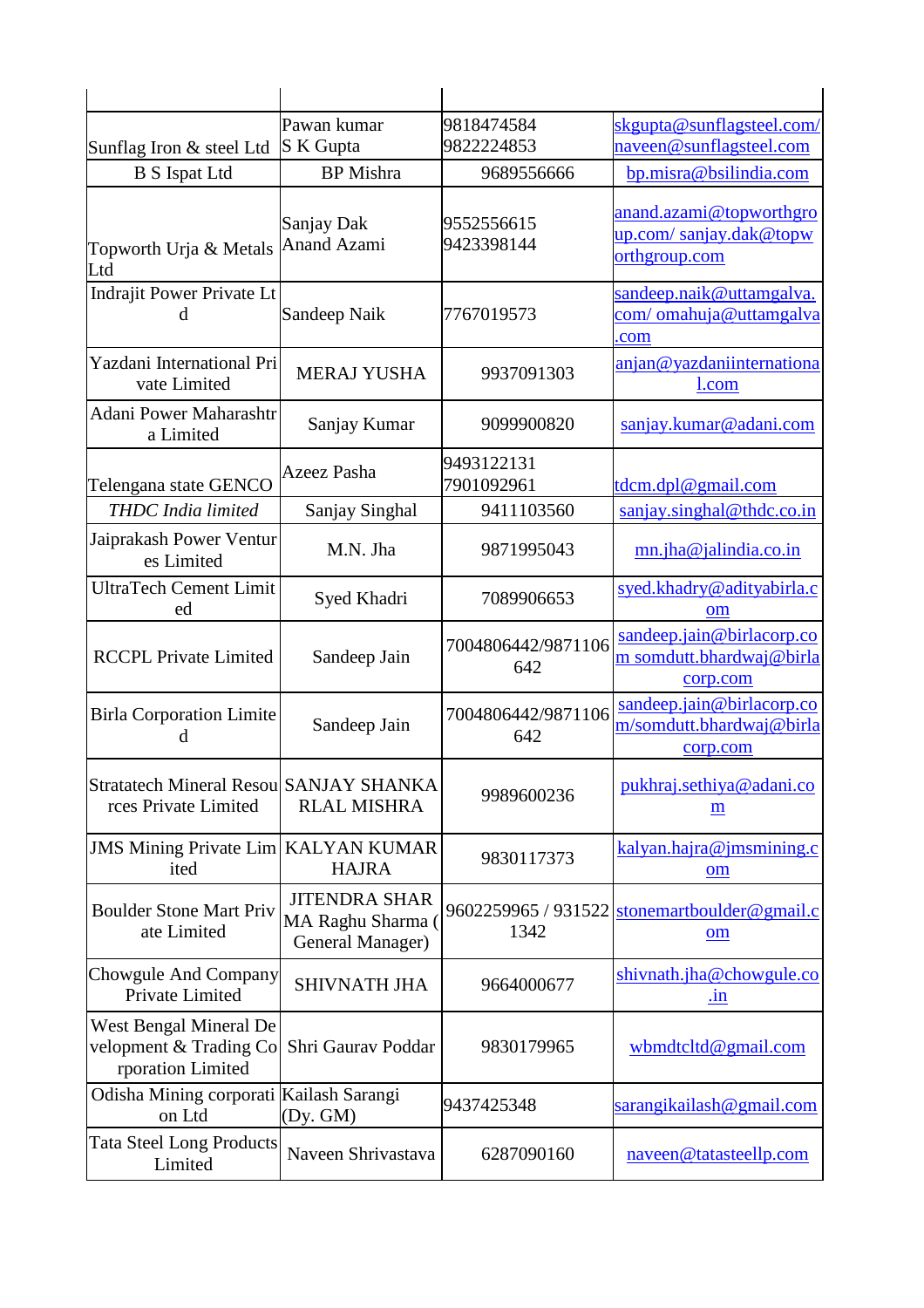### **ii) LIST OF PROSPECTIVE BIDDERS**

| <b>Name</b>                  | Company                                   | <b>E-mail/Contact No.</b>                                              |
|------------------------------|-------------------------------------------|------------------------------------------------------------------------|
| Shri R. B. Mathur            | Virginia Mining Resource                  | rb.mathur@virginia.com                                                 |
| Shri Ankur Anand             | Sandvik                                   | ankur.anand@sandvik.com<br>9051247821                                  |
| Shri Avijit<br>Bandyopadhyay | Sandvik                                   | avijit.bandyopadhyay@sandvik.com<br>9073318484                         |
| Shri Satyanarayana<br>Reddy  | Sandvik                                   | satyanarayana.reddy@sandvik.com                                        |
| Shri Kanak Ghosh             | Sainik Mining & Allied<br>Services Ltd.   | sainikranchi@gmail.com<br>9631459421                                   |
| Shri Yatin Acharya           | <b>Adani Enterprises</b>                  | yatin.acharya@adani.in<br>9426600491                                   |
| Shri Pukhraj Sethia          | <b>Adani Enterprises</b>                  | pukhraj.sethia@adani.in                                                |
| Shri Maitrik Shah            | <b>Adani Enterprises</b>                  | maitrik.shah@adani.in<br>9099005123                                    |
| Shri Prabhat Kumar           | BGR Mining & Infra.                       | prabhatkumar@bgrmining.com                                             |
| Shri Satyam Singh            | BGR Mining & Infra.                       | satyam@bgrmining.com<br>9754834133                                     |
| Shri Sanjay Baid             |                                           | Essel Mining, Aditya Birla sanjay.baid@adityabirla.com                 |
| Shri U. Kumar                |                                           | Essel Mining, Aditya Birla upendra.kumar@adityabirla.com<br>9811073378 |
| Shri Anurag Singal           |                                           | Essel Mining, Aditya Birla anurag.singal@adityabila.com<br>9088026252  |
| Shri Sanjay Mishra           | Aurobindo Realty &<br>Infrastructure      | sanjay.m@auinf.com<br>9573816060                                       |
| Shri Satyanarayan<br>Meena   | Aurobindo Realty &<br>Infrastructure      | satyanarayan.m@auinf.com                                               |
| Shri Manoj Kumar<br>Agarwal  | <b>Manrom Consultant LLP</b>              | manoj@manrom.in<br>9650589444                                          |
| Shri G.B. Shankar            | Power Mech Projects Ltd.                  | sankarg@powermech.net                                                  |
| Shri Naganeeledra Ravi       | Power Mech Projects Ltd.                  | niledra21@gmail.com                                                    |
| Shri Gaurav Singh            | Power Mech Projects Ltd.                  | acezedgaurav@gmail.com                                                 |
| Shri Gora Koley              | Ambey Mining Pvt. Ltd.                    | gora.koley@ampl.in                                                     |
| Shri Subrata Sinha           | Ambey Mining Pvt. Ltd.                    | subrata.sinha@ampl.in<br>9831750490                                    |
| Shri O.P. Pareek             | Ambey Mining Pvt. Ltd.                    | Op.pareek@ampl.in<br>9934589192                                        |
| Shri Kalyan Hazra            | <b>JMS Mining Services</b>                | kalyan.hazra@jmsmining.com<br>9830117373                               |
| Shri Amit Kumar Giri         | <b>JMS Mining Services</b>                | amit.giri@jmsmining.com<br>9830125012                                  |
| Shri Jayram Kaushik          | Maheswari Mining                          |                                                                        |
| Shri M. Bhaduri              | Maheswari Mining                          | m.bhaduri@maheshwaree.com                                              |
| Shri M. Satyamurty           | <b>Matrix Mining Solution</b><br>Pvt. Ltd | satyamurty.m@gmail.com                                                 |
| Shiri Atul Dwivedi           | <b>Technoblast Mining</b>                 | technoblast.mining@gmail.com<br>9752523550                             |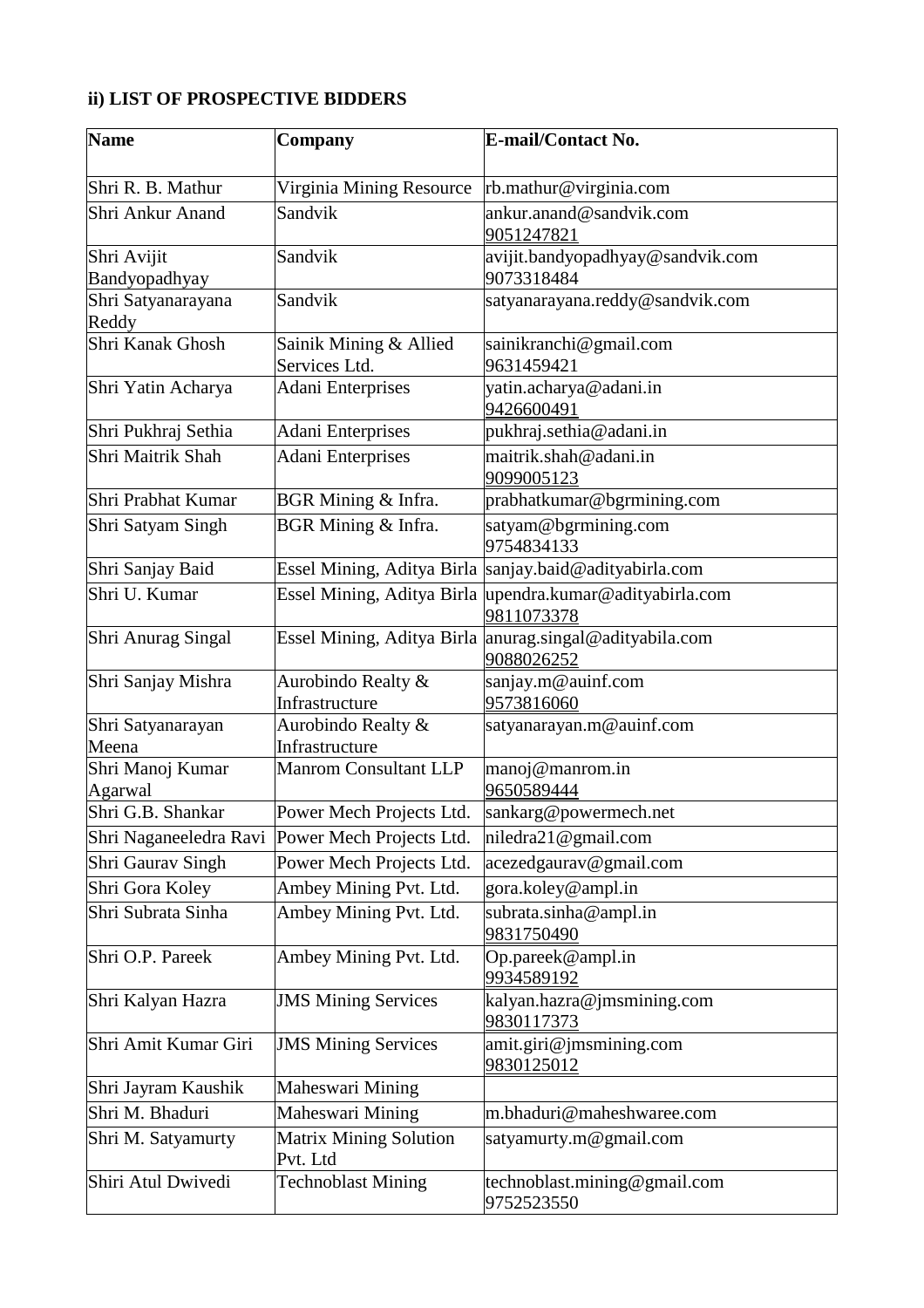| Shri Manas Kumar      | Thriveni Earthmovers Pvt. | $\text{mm@}$ thriveni.com             |
|-----------------------|---------------------------|---------------------------------------|
| Mishra                | Ltd.                      | 8527744994                            |
| Shri K.K. Shukla      | Thriveni Earthmovers Pvt. | kks@thriveni.com                      |
|                       | Ltd.                      | 9958718999                            |
| Shri Janardhanan S.   | Montecarlo Ltd.           | janardhanan.s@mclindia.com            |
|                       |                           | 7574823832                            |
| Shri Jaydip           | Gainwell Commosales       | jaydip.mukhopadhyay@gainwellindia.com |
| Mukhopadhyay          |                           | 9564674823                            |
| Shri E. Krishna Reddy | <b>VPR Mining</b>         | kr@vprmininginfra.com                 |
|                       |                           | 7036666301                            |
| Shri Dhimant Chauhan  | Mahalaxmi Infra Ltd.      | Dkc.micpl@gmail.com                   |
|                       |                           | 9727756912                            |
| Shri S.K. Saraswat    | PC Patel IPL              | Sk_saraswat@yahoo.co.in               |
|                       |                           | 9799413882                            |
| Shri T.K. Rao         | <b>BLA</b> Infrastruct    | tk.sahu@blagroup.net                  |
|                       |                           | 7603010498                            |
| Shri Utkarsh Pandey   | <b>PSM</b> Energy         | utkarsh.pandey@psmenergy.com          |
|                       |                           | 8598946901                            |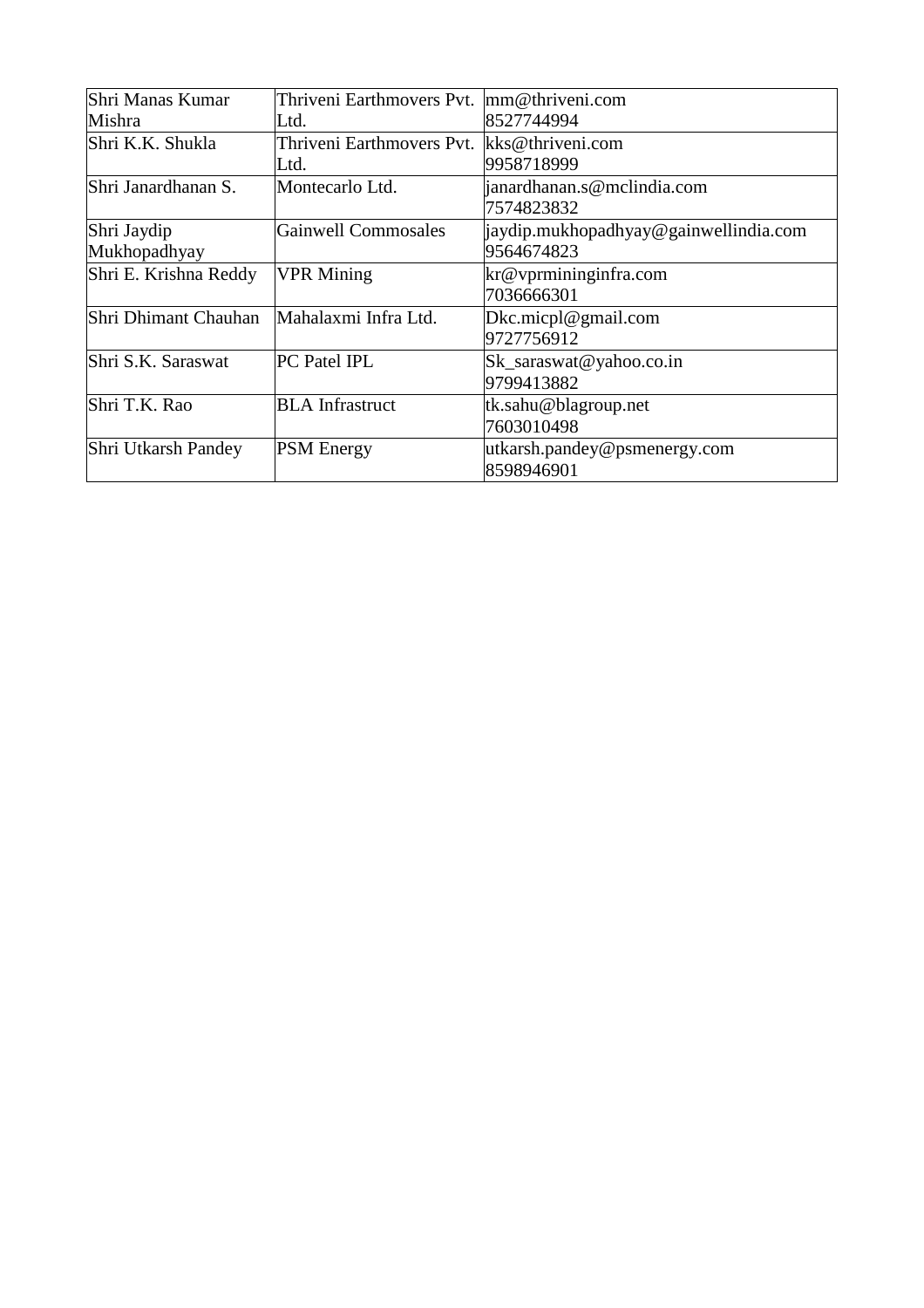### **Ministry of Coal**

# **Draft Consultation Note on Revenue Sharing Model through Private Sector participation in development of Discontinued/Closed/Abandoned Mines**

### **Background:**

- 1. Coal India Limited "a Maharatna company" is single largest coal producer in the world and one of the largest corporate employer with manpower of 2,59,016 (as on  $1<sup>st</sup>$  April'2021). CIL and its subsidiaries spread over 8 states of India and working in 85 mining areas. CIL has 345 mines of which 151 are underground, 172 open cast and 22 mixed mines. CIL produced ~596 MT in FY 2020-21 around 83% of India Overall coal production in India where approximately 57% of primary commercial energy is coal dependent. CIL alone meets to the tune of 40% of primary commercial energy requirement.
- 2. Even the High Level Committee (HLC) formed by NITI Aayog has in its recommendations at Para 10.2 recommended that CIL may consider outsourcing non-operational and loss making mines through bidding process on production/revenue sharing basis. Ministry of Petroleum is already successfully operationalizing such a Policy for outsourcing the oilfields of ONGC/OIL on revenue sharing basis by private operators.
- 3. Many mines after extraction of coal by CIL subsidiaries which are not in operation at present due to viability and other issues may be presently considered under the proposed revenue sharing mechanism. As a first step, CIL and its subsidiaries have identified 10 discontinued /closed/abandoned coal mines having reserve ~20 MT or more and which be re-operated on revenue sharing model whose mining leases were vested under Coal Mines Nationalization Act 1973/Coking Coal Mines Nationalization Act 1972 or CBA (A&D) Act 1957. Subsequently, more such mines will be identified by CIL to be added to the list.
- **4.** There are numerous abandoned mines with sufficient mineable reserve at suitable depths, which were previously used to extract coal. However, these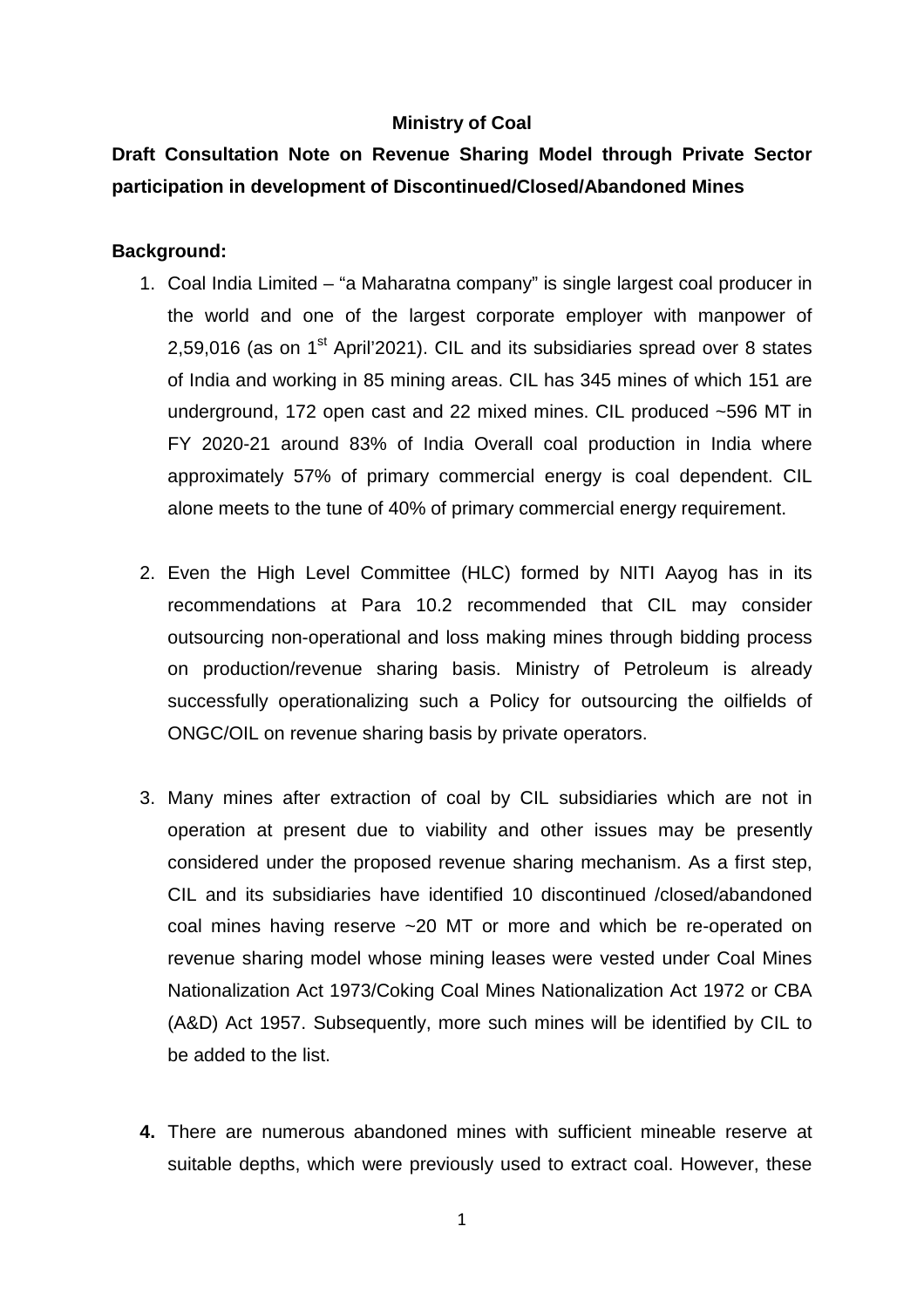mines were closed for different reasons and primarily due to unprofitable operations which posed challenging in providing for the wages of the employees. The mines had difficult geological mining conditions, questions around their economic viability and a lack of suitable technology to extract deeper reserves. Discontinued/closed/abandoned mines pose as a national loss because large amounts of reserves cannot be extracted. It is notable that with the recent steep hike in international price of coal, many non-power coal consumer dependent on imported coal may find it viable to mine and consume coal from these mines that were unviable for CIL in the past.

5. Re-operationalizing these mines will prevent illegal mining, frequent accidents and unauthorized encroachments of coal mine lands. This may also provide another opportunity to close the mine in sustainable manner. Moreover, they may already have FC, EC and other approvals, which may be revived without need for going through the entire process again. Such areas have already been broken down and tree cover removed. It will also bring revenue to CIL through a transparently discovered revenue share percentage.

### **Proposal:**

- 6. To promote an optimum utilisation of coal resources in the national interest, the Government is eager to include the private sector in operating closed/abandoned/discontinued mines through a mechanism that would benefit both the government and the private sector. The Ministry of Coal is attempting to build a vision that includes private sector participation in order to bring these abandoned mines back into operation. The fundamental premise is that the private sector will bring in much needed efficiency through lower overhead expenses and state-of-the art technology, allowing coal to be produced at commercially viable rates. Also, sub-contracting mining operations to private players in these discontinued and abandoned mines is a more capital efficient way forward to increase coal production.
- 7. A simple and easy to administer contractual model in line with Government's efforts to promote 'Ease of Doing Business' requiring minimum regulatory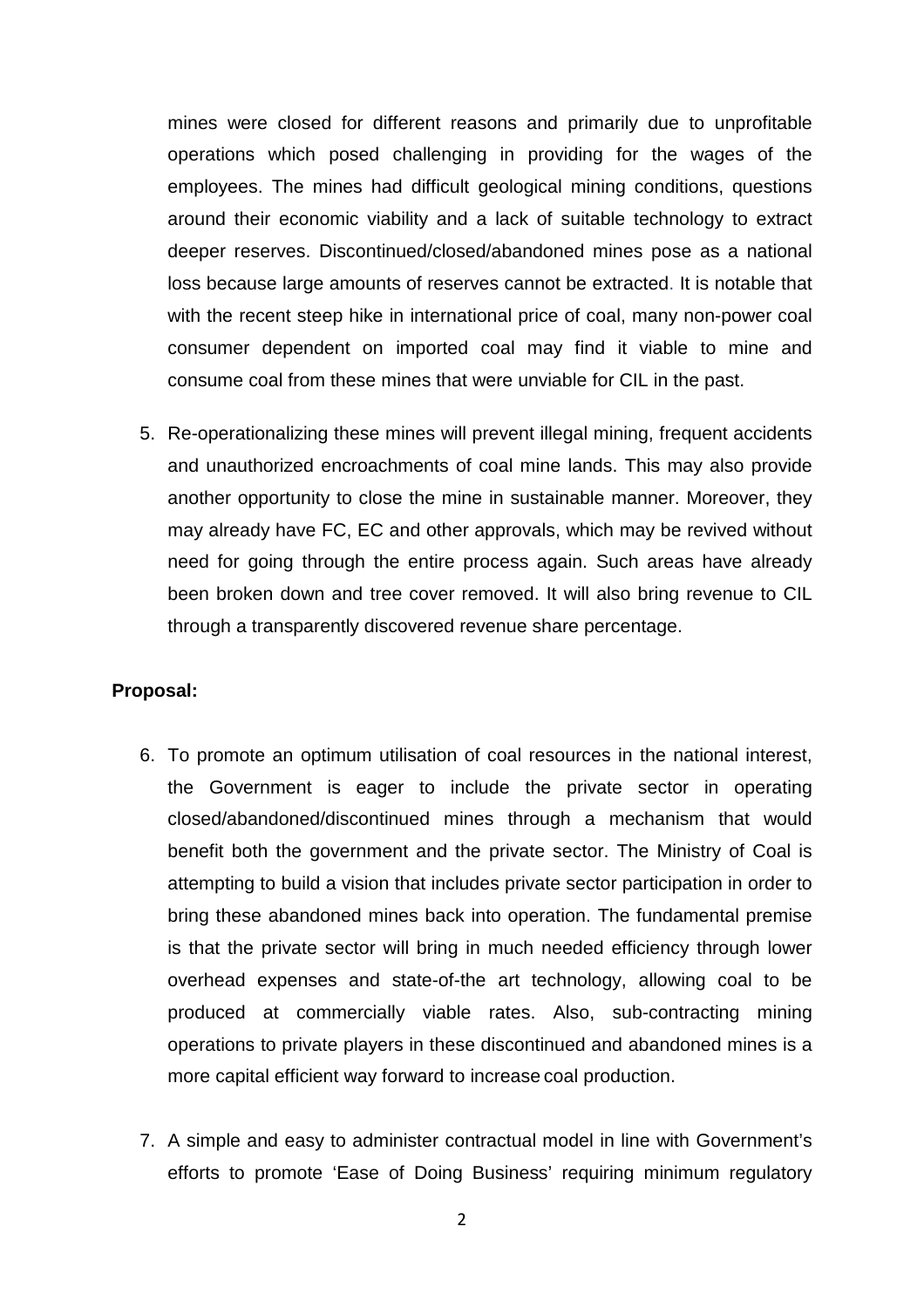burden for monetizing these discontinued/abandoned mines and encourage private sector participation will be developed. The Coal Ministry already has a tried and tested contractual model and bid invitation methodology for commercial mining, which can be the template for inviting bids for these closed mines.

- 8. As part of an effort to enhance domestic output and reduce imports, CIL will start with identifying 20-25 abandoned/closed coal mines where it aims to revive production. These 20-25 abandoned/discontinued mines will be discovered and auctioned off in a competitive bidding process. It will also be ensured that the selected mines have sufficient reserves, a reasonable PRC, and no rehabilitation or resettlement concerns.
- 9. The bid parameter will be based on Revenue sharing model, with bidders being obliged to bid for a percentage share of revenue that will be paid to the CIL. The revenue sharing floor percentage will be set at 4%. The successful bidder will be the one that submits the highest percentage of revenue sharing in the bidding process. The auction will be conducted in an open and efficiently transparent manner.

### **The Process:**

10.In this Revenue sharing mechanism, the concerned CIL subsidiary will select a mine operator to mine the coal through a transparent bidding process, and the bidder will have marketing freedom to sell the coal at market determined price. On the lines of commercial mining auction process, the sole criterion for award of mines will be revenue share quoted on per tonne basis after fulfilling the liability of paying all the statutory dues. The revenue generated from the coal produced will be shared with the concerned subsidiary at the bid percentage share of the value of coal on per tonne basis which the Bidder has already quoted in their Bid.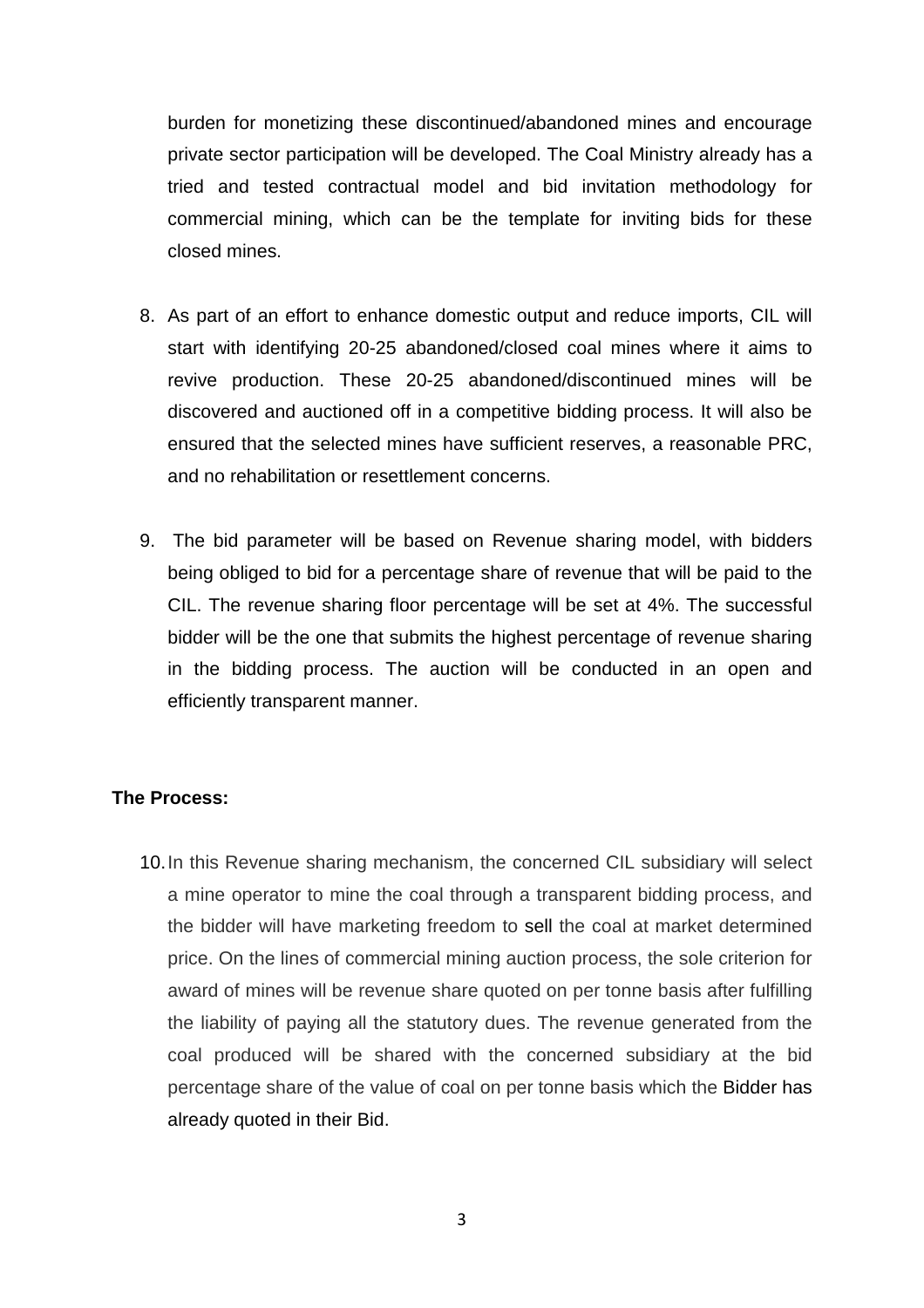- 11.The bidder will mine the coal and deliver it to buyer. The CIL will be paid the revenue share amount by the bidder as the first charge, and the bidder would retain the remainder of the net proceeds, if any. The contractual arrangements will be structured in such a way as to protect the interest of subsidiary company, payment of taxes to the government and protection of investment by the private sector entity. There will be suitable provisions for discovering the price of the coal at ex-mine basis in a free and transparent basis so that the subsidiary of CIL gets the highest revenue on market determined basis.
- 12.Since Mining lease (deemed in the case of CBA lands/as per statute) will be in the name of CIL, all taxes/duties/charges for operating the mine will be the liability of the CIL subsidiary. As the bidder will have full right to the coal, these statutory liabilities will have to be discharged by the bidder only and CIL will not be responsible for paying any taxes/royalty/land rent etc. The revenue share payable by him to the CIL subsidiary will be bid and payable on the price discovered for coal on ex-royalty/statutory levies basis. Hence, the taxes/royalty etc. will not be a part of the coal price discovery but payable over and above the coal price.
- 13.The Discontinued Mine including existing facilities/infrastructure shall be handed over to the Mine Operator 'as is where is' basis. Any infrastructure that is installed in the coal mine will be deemed to be leased to the bidder and will be listed in the bidding documents. If any new infrastructure is to be installed for fulfillment of the contracts, they will be at the cost of the bidder and CIL shall not reimburse the same at any stage of the contract. The discovered revenue share is expected to represent the usage value of the CIL owned infra and no additional rent etc. will be payable by the bidder to the CIL subsidiary. If any additional facility is used by the bidder from an operating mine, the charge for such use will be independently discovered by CIL and be payable additionally.
- 14.The Mine Operator is responsible for reopening, developing, and operating the Mines, as well as excavating and extracting coal for delivery, for the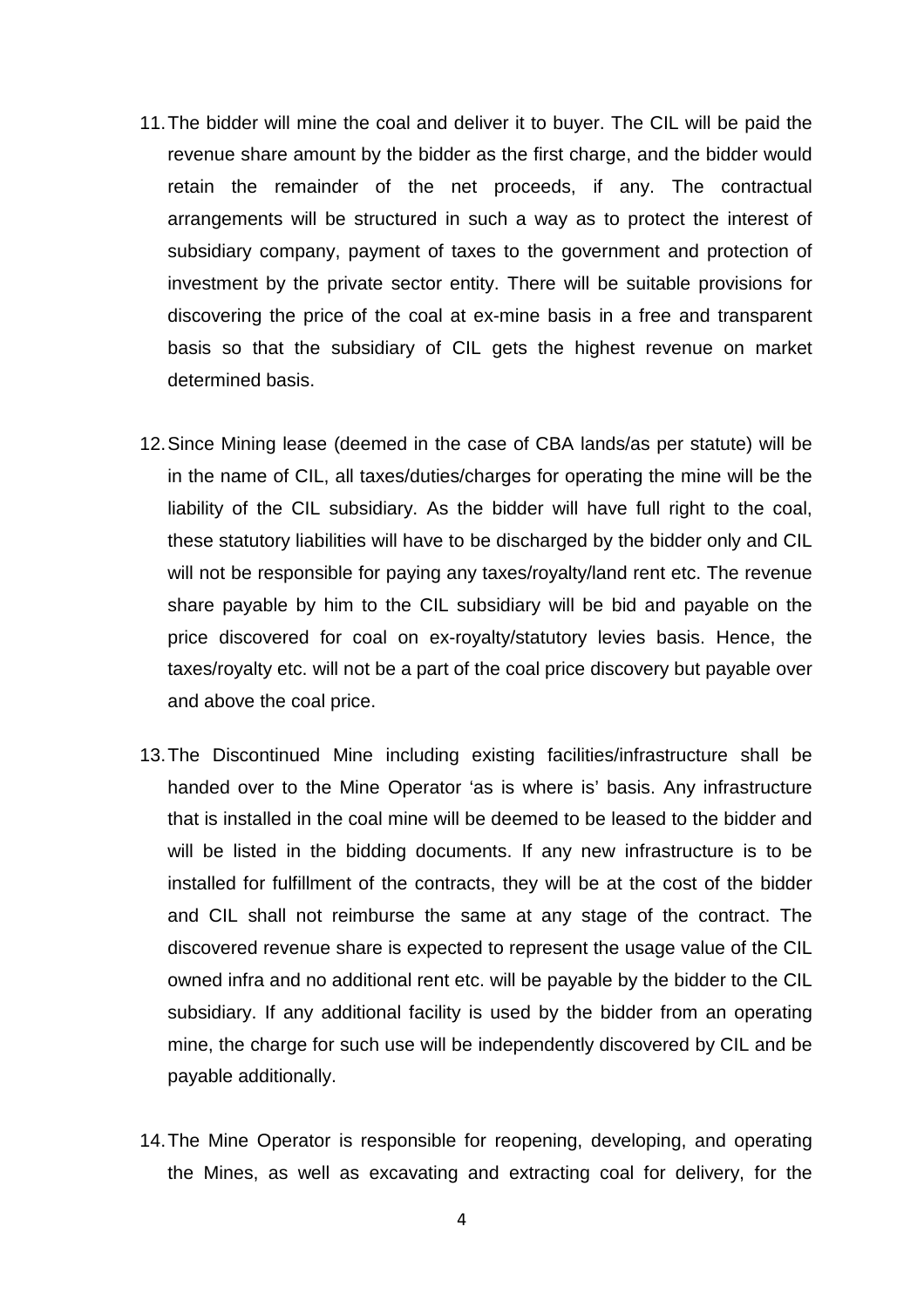duration of the Mine's life or as specified in the contract. The Mine Operator shall have full liberty to choose the mining method, requisite technology, and deployment of mining machinery for the Mine's functional operation. He will have the right to remove any of the moveable infrastructure/machinery installed by him at the end of the contract.

15.The statutory permissions for opening of the mine such as EC, FC, CTE etc. will be in the name of the CIL subsidiary. Wherever it is required to obtain/renew the same to bring these closed mines into operation, it will be the responsibility of the subsidiary to do the needful. It will, however, be the responsibility of the bidder to carry out the compliances so as to keep CIL subsidiary absolved of any wrong-doing. The compliances of CCO will also be addressed by the bidder. However, the pre-existing liabilities of CIL subsidiary towards mine closure or any statutory dues will remain with the latter.

### **Proposed Way forward:**

- 16.A stakeholders' consultation will be organized in the month of February 2022 by the Ministry to involve the private sector.
- 17.The initial draft tender document for revenue sharing model for development of discontinued/abandoned/closed mines shall be prepared by CMPDI and then submitted to the Ministry of Coal for review. The bidding process will be conducted by CIL and the contract will also be signed by them. As far as possible, the same will be drafted on the basis of existing documents of commercial mining/MDO as vetted/approved by MOC.
- 18. Mine Development and Revenue Sharing Agreement also will be prepared by the Transaction Advisor/CMPDI. It will be based on MOC's CBPDA and MDO Model Agreement as approved by NITI Aayog.
- 19. Appointment of a Transactional Adviser like SBI Caps, to oversee the process of tendering and auction can also be taken into consideration. The bidding